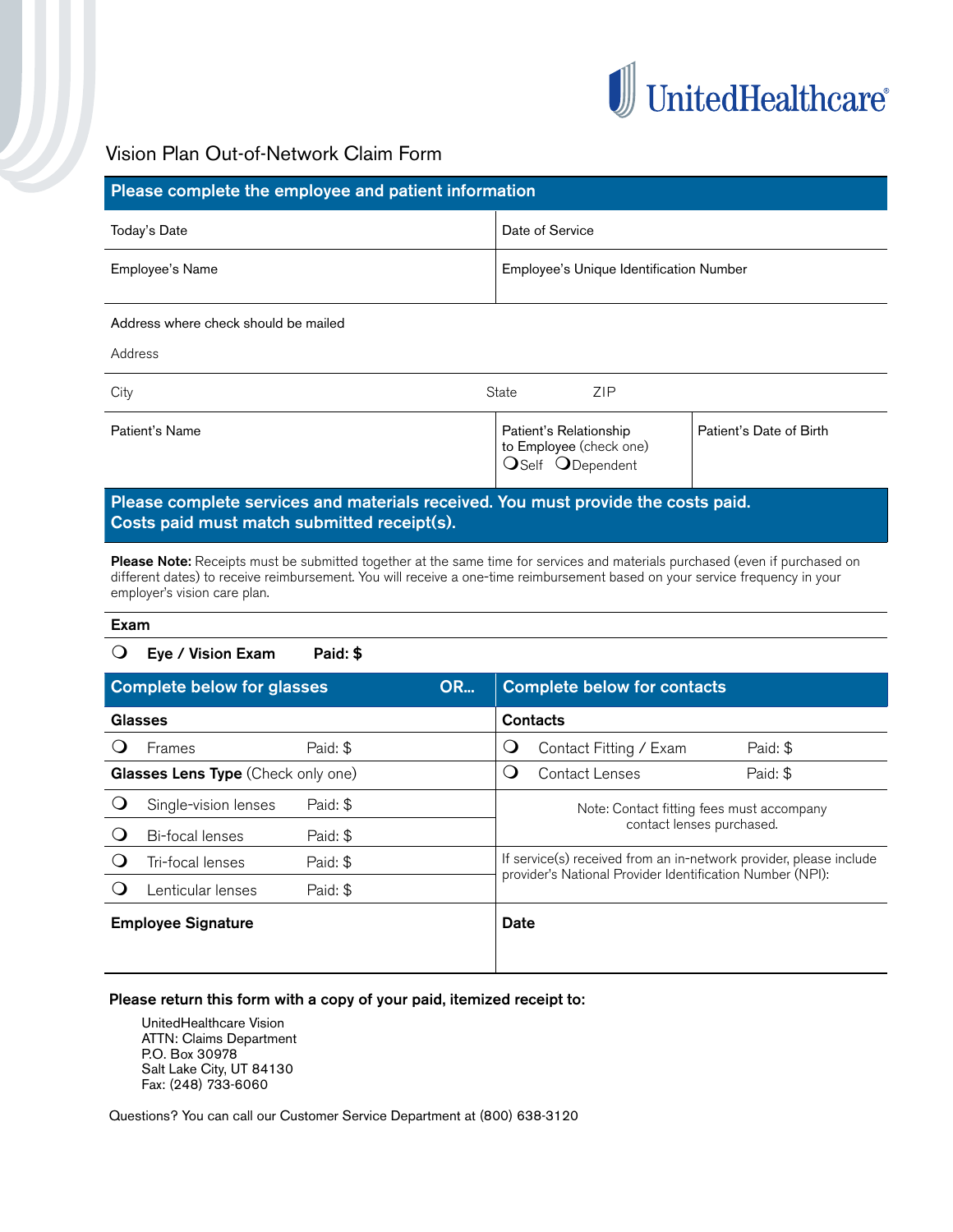## **WARNING: Any person who knowingly files a statement of claim containing any misrepresentations or any false, incomplete or misleading information may be guilty of a criminal act punishable under law and may be subject to civil penalties.**

**Alaska Residents:** A person who knowingly and with intent to injure, defraud, or deceive an insurance company files a claim containing false, incomplete, or misleading information may be prosecuted under state law.

**Arizona Residents:** For your protection Arizona law requires the following statement to appear on this form. Any person who knowingly presents a false or fraudulent claim for payment of a loss is subject to criminal and civil penalties.

**Arkansas Residents:** Any person who knowingly presents a false or fraudulent claim for payment of a loss or benefit or knowingly presents false information in an application for insurance is guilty of a crime and may be subject to fines and confinement in prison.

**California Residents: For your protection California law requires the following to appear on this form: Any person who knowingly presents a false or fraudulent claim for the payment of a loss is guilty of a crime and may be subject to fines and confinement in state prison.**

**Colorado Residents:** It is unlawful to knowingly provide false, incomplete, or misleading facts or information to an insurance company for the purpose of defrauding or attempting to defraud the company. Penalties may include imprisonment, fines, denial of insurance, and civil damages. Any insurance company or agent of an insurance company who knowingly provides false, incomplete, or misleading facts or information to a policyholder or claimant for the purpose of defrauding or attempting to defraud the policyholder or claimant with regard to a settlement or award payable from insurance proceeds shall be reported to the Colorado Division of Insurance within the department of regulatory agencies.

**Delaware Residents:** Any person who knowingly, and with intent to injure, defraud or deceive any insurer, files a statement of claim containing any false, incomplete or misleading information is guilty of a felony.

**District of Columbia Residents:** WARNING: It is a crime to provide false or misleading information to an insurer for the purpose of defrauding the insurer or any other person. Penalties include imprisonment and/or fines. In addition, an insurer may deny insurance benefits if false information materially related to a claim was provided by the applicant.

**Florida Residents:** Any person who knowingly and with intent to injure, defraud, or deceive any insurer files a statement of claim or an application containing any false, incomplete, or misleading information is guilty of a felony of the third degree.

**Hawaii Residents:** For your protection, Hawaii law requires you to be informed that presenting a fraudulent claim for payment of a loss or benefit is a crime punishable by fines or imprisonment, or both.

**Idaho Residents:** Any person who knowingly, and with intent to defraud or deceive any insurance company, files a statement of claim containing any false, incomplete, or misleading information is guilty of a felony.

**Indiana Residents:** A person who knowingly and with intent to defraud an insurer files a statement of claim containing any false, incomplete, or misleading information commits a felony.

**Kentucky Residents:** Any person who knowingly, and with intent to defraud any insurance company or other person files an application for insurance or a statement of claim containing any materially false information or conceals, for the purpose of misleading, information concerning any fact material thereto commits a fraudulent insurance act, which is a crime.

**Louisiana Residents:** Any person who knowingly presents a false or fraudulent claim for payment of a loss or benefit or knowingly presents false information in an application for insurance is guilty of a crime and may be subject to fines and confinement in prison.

**Maine Residents:** It is a crime to knowingly provide false, incomplete or misleading information to an insurance company for the purpose of defrauding the company. Penalties may include imprisonment, fines or a denial of insurance benefits.

**Maryland Residents:** Any person who knowingly or willfully presents a false or fraudulent claim for payment of a loss or benefit or who knowingly or willfully presents false information in an application for insurance is guilty of a crime and may be subject to fines and confinement in prison.